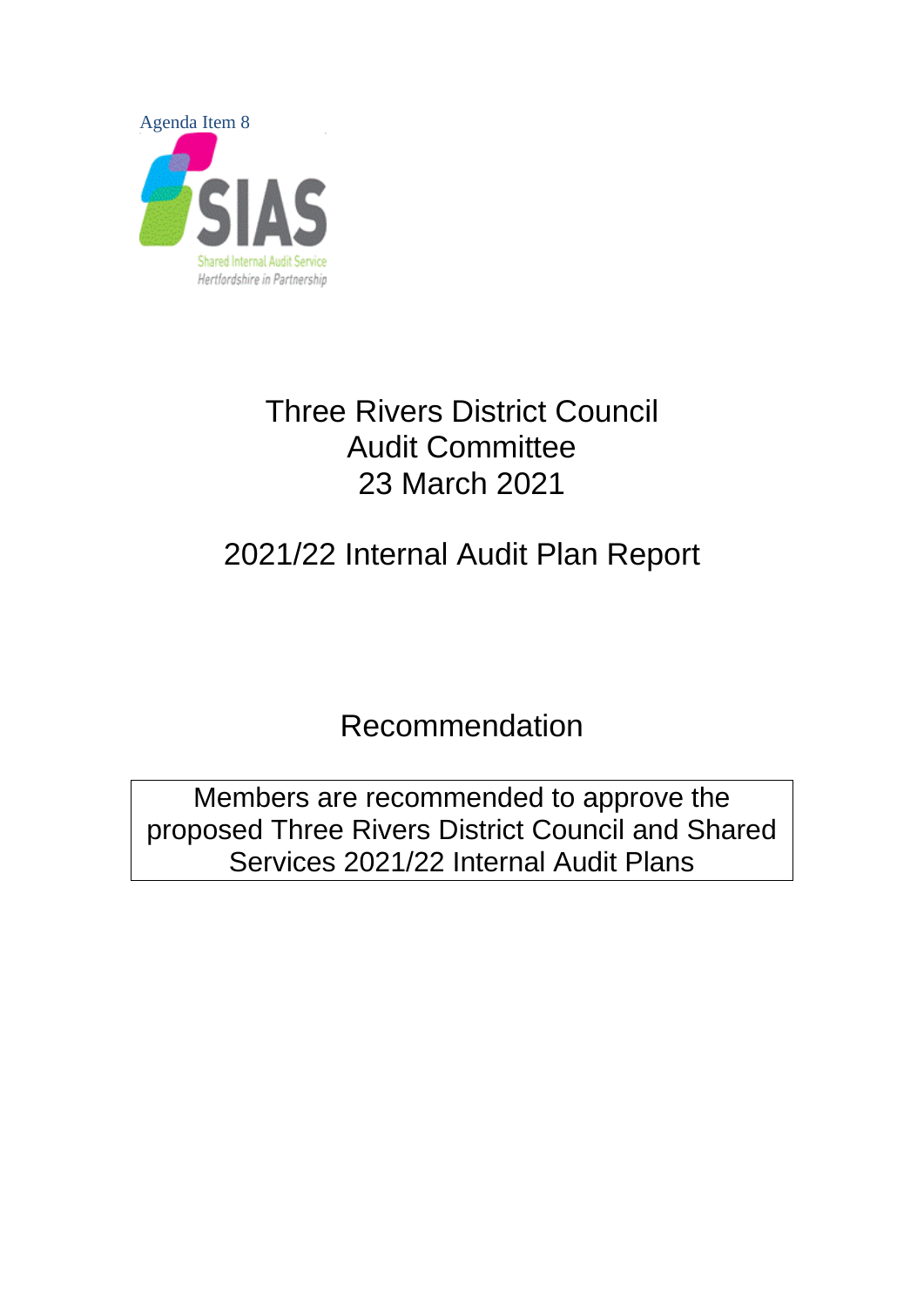## **Contents**

## 1. Introduction and Background

### 2. Audit Planning Process

- 
- 2.1 Planning Principles<br>2.2 Approach to Planni Approach to Planning
- 2.4 Planning Context
- 2.8 Internal Audit Plan 2021/22

### 3. Performance Management

- 3.1 Update Reporting
- 3.2 Performance Indicators

Appendices

- A Proposed Three Rivers District Council 2021/22 Audit Plan
- B Proposed Three Rivers District Council & Watford Borough Council Shared Services 2021/22 Audit Plan
- C Audit Start Dates Agreed with Management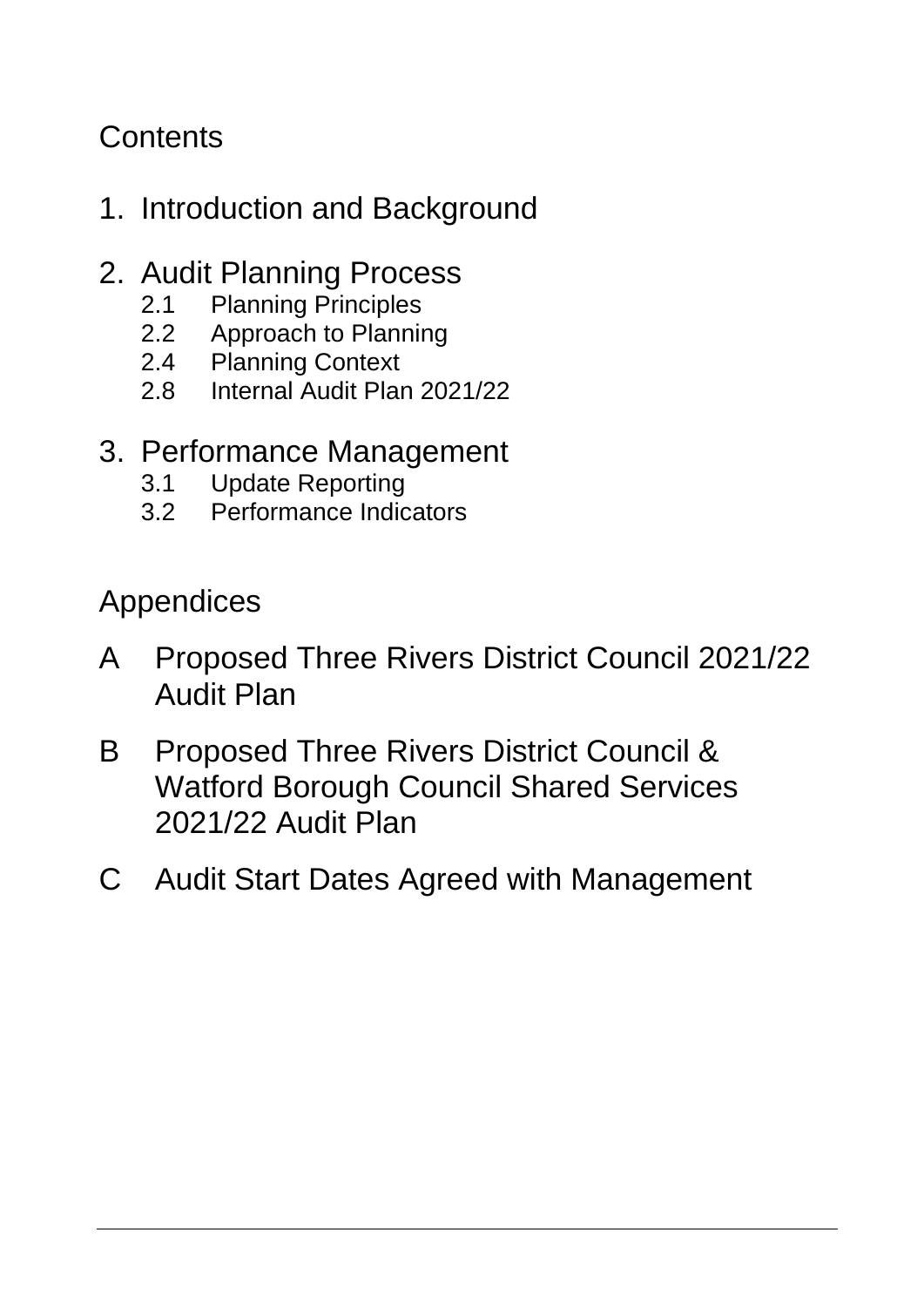### 1. Introduction and Background

- 1.1 Internal Audit is an independent and objective assurance and consulting activity designed to add value and improve the organisations operations. It helps an organisation accomplish its objectives by bringing a systematic, disciplined approach to evaluate and improve the effectiveness of risk management, control and governance processes. The role of internal audit is to provide independent assurance that an organisation's risk management, governance and internal control processes are operating effectively. (Chartered Institute of Internal Auditors – Internal audit definition and purpose)
- 1.2 The Council's Internal Audit Plan sets out the programme of internal audit work for the year ahead, and forms part of the Council's wider assurance framework. It supports the requirement to produce an audit opinion on the overall internal control environment of the Council, as well as a judgement on the robustness of risk management and governance arrangements, contained in the Head of Assurance annual report.
- 1.3 The Shared Internal Audit Service's (SIAS) Audit Charter which was presented to the July 2020 meeting of this Committee shows how the Council and SIAS work together to provide a modern and effective internal audit service. This approach complies with the requirements of the United Kingdom Public Sector Internal Audit Standards (PSIAS) which came into effect on 1 April 2013 and revised on 1 April 2017. An updated version of the SIAS Audit Charter will be brought to the first meeting of Audit Committee in the 2021 civic year for Member approval.
- 1.4 The PSIAS require that the audit plan incorporates or is linked to a strategic or high-level statement which:
	- Outlines how the service will be developed in accordance with the internal audit charter,
	- Details how the internal audit plan will be delivered,
	- Evidences how the service links to organisational objectives and priorities.
- 1.5 Section 2 of this report details how SIAS complies with this requirement.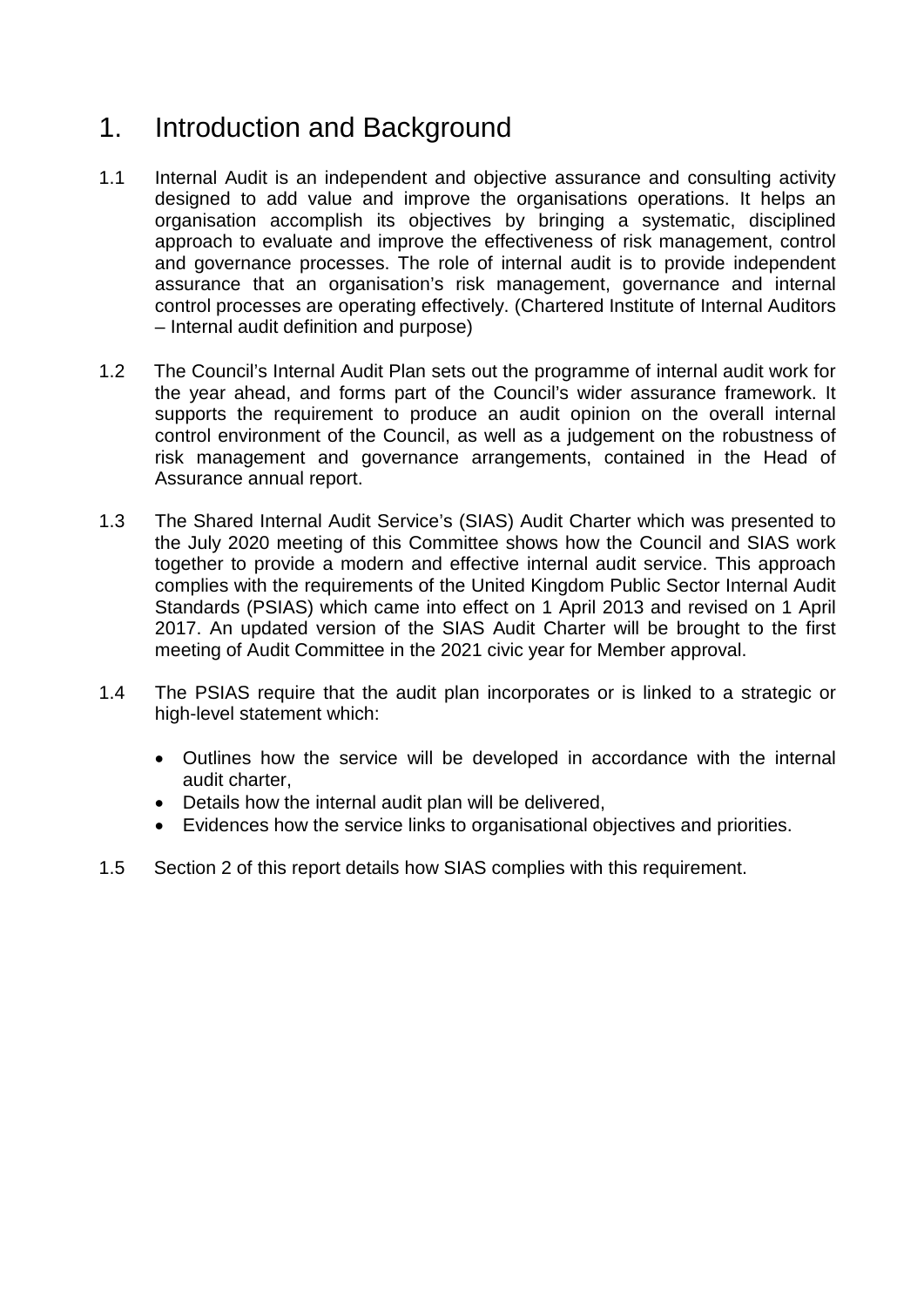### 2. Audit Planning Process

#### Planning Principles

- 2.1 SIAS audit planning is underpinned by the following principles:
	- a) Focus of assurance effort on the Council's key issues, obligations, outcomes and objectives, critical business processes and projects and principal risks. This approach ensures coverage of both strategic and key operational issues.
	- b) Maintenance of an up-to-date awareness of the impact of the external and internal environment on the Council's control arrangements.
	- c) Use of a risk assessment methodology to determine priorities for audit coverage based, as far as possible, on management's view of risk.
	- d) Dialogue and consultation with key stakeholders to ensure an appropriate balance of assurance needs. This approach includes recognition that in a resource-constrained environment, all needs cannot be met.
	- e) Identification of responsibilities where services are delivered in partnership.
	- f) In-built flexibility to ensure that new risks and issues are accommodated as they emerge.
	- g) Capacity to deliver key commitments including governance work.
	- h) Capacity to respond to management requests for assistance with special investigations, consultancy and other forms of advice.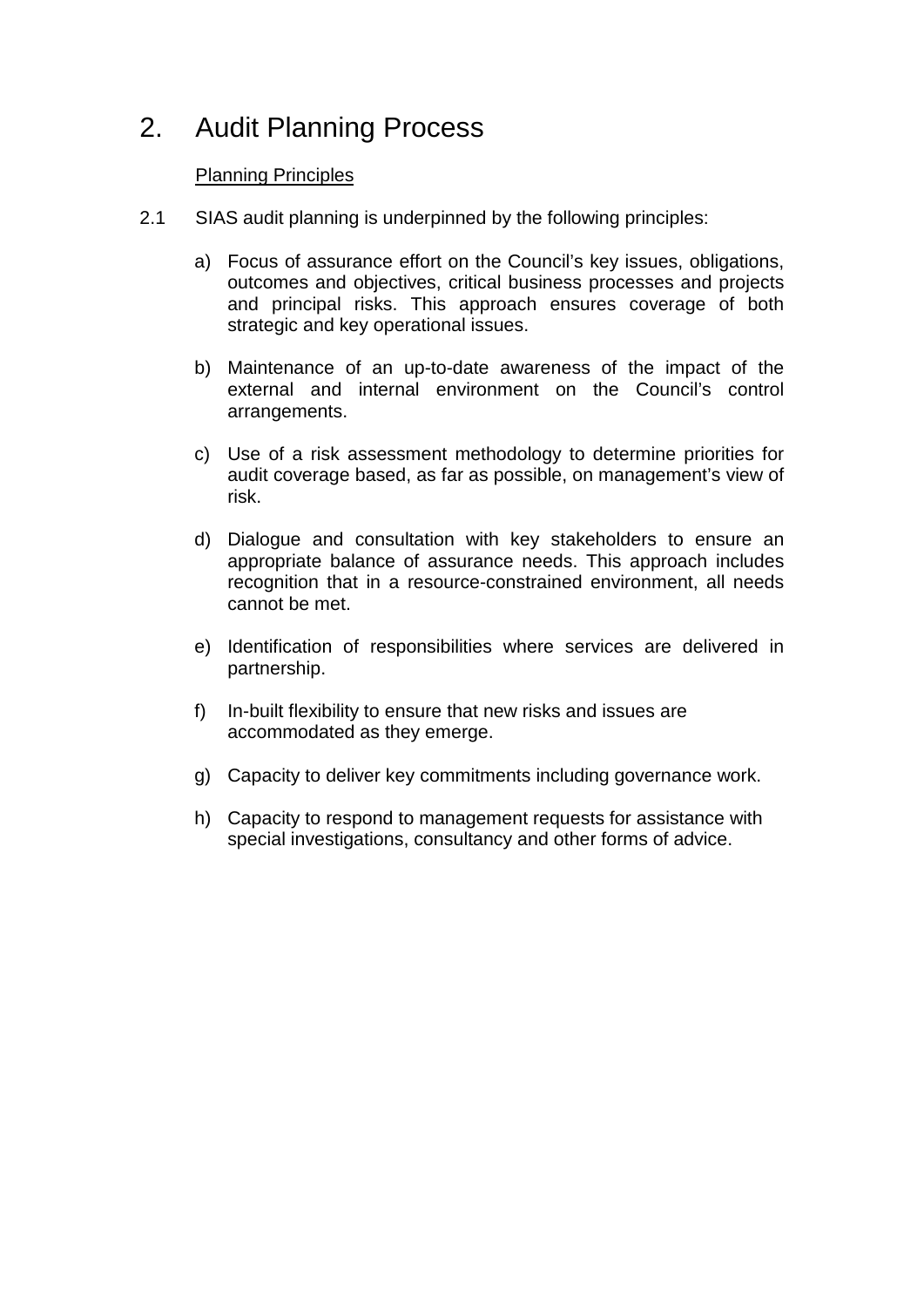#### Approach to Planning

2.2 In order to comply with the requirements of the PSIAS, SIAS applies a methodology at all its partners which contains the following elements:



- 2.3 The approach to audit planning for 2021/22 has been characterised by:
	- a) Detailed discussions with senior managers and other key officers within the Council to confirm auditable areas and elicit high level detail of the scope of audits. This process incorporates the following four steps to assist in the later prioritisation of projects:

#### *Risk Assessment*

Senior Managers and SIAS agree the level of risk associated with an identified auditable area and prioritise this (high, medium and low). All auditable areas prioritised as 'high risk' have been included in the draft annual audit plan.

#### *Other sources of Assurance*

Senior Managers are asked whether assurance in the auditable area is obtained from other assurance providers e.g. External Audit or the Health and Safety Executive. This approach ensures that provision of assurance is not duplicated.

#### *Significance*

Senior Managers assess how significant the auditable area is in terms of the achievement of corporate or service objectives and priorities.

#### *Timings*

Senior Managers identify when an audit should be undertaken to add most value.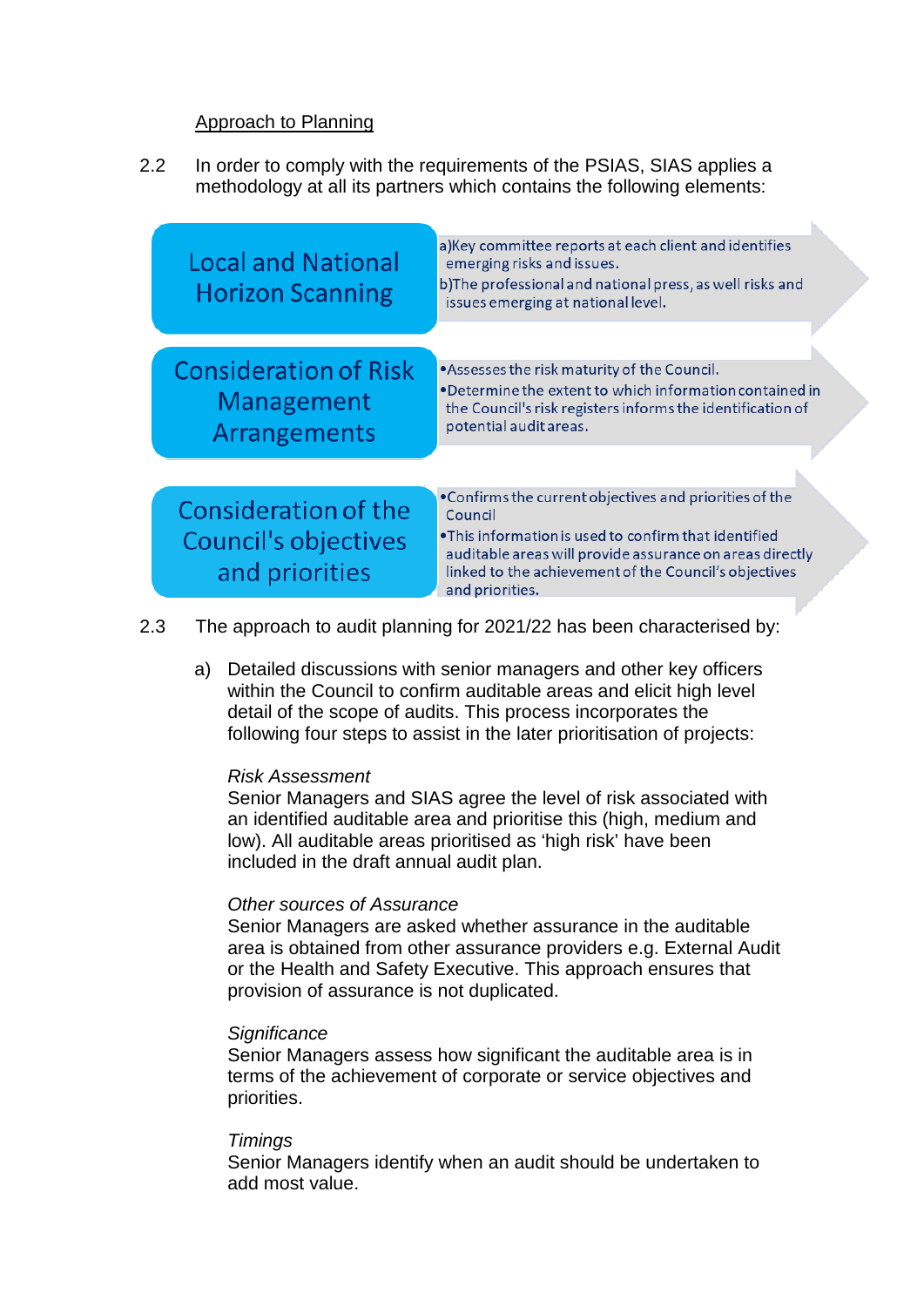- b) Proposed plans are based on the information obtained from the planning meetings. Details of audits that have not been included in the proposed draft plan as a result of resource limitations are reported to senior management and the audit committee.
- c) The proposed 2021/22 plans for all SIAS partner councils are then scrutinised and cross-partner audits highlighted.

This approach ensures that our work gives assurance on what is important, focussing on those areas of highest risk, and supports the Council in achieving its objectives.

#### The Planning Context

- 2.4 The context within which local authorities provide their services remains challenging and the COVID-19 pandemic continues to impact on the short to medium term priorities and environment for the Council, including:
	- A fast-changing risk environment, influenced by both the impacts of the pandemic on public health, the national and local economy and Social Care and Health Services.
	- Resource pressures, both in terms of staff capacity and finances, thereby resulting in conflicting priorities for the organisation to manage.
	- Maintaining staff health and well-being during the significant shift in the ways of working and the need to ensure the safety of staff continuing to undertake front-line duties.
	- Managing multiple new grant funding streams, as well as ensuring effective use of public money in relation to areas such as a more socially distanced approach to contract monitoring.
	- Adapting and maintaining governance and internal control structures to reflect different ways of working.
- 2.5 Other key challenges faced by the Council include:
	- The EU Transition continues to provide uncertainty and risks in relation to delivering key services, with areas such as workforce planning, future legislative changes and cost and supply pressures for goods and equipment being key considerations for service and business continuity planning during the year ahead.
	- Austerity and the rising demand for services have driven local authorities to consider different ways of working. One option to help local authorities achieve financial sustainability is to continue their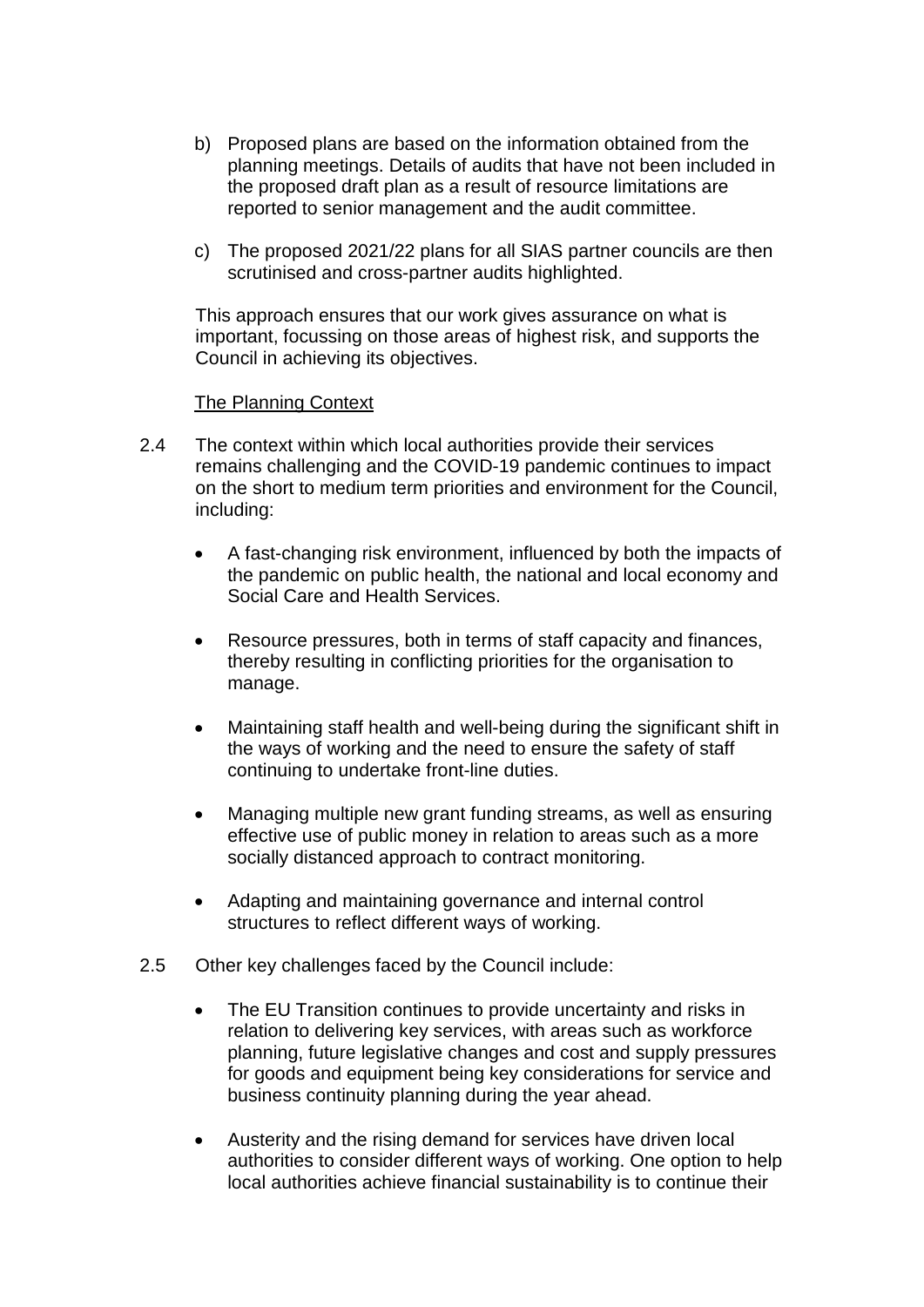drive to be more commercial. As a result, through a combination of the 2011 Localism Act (which gave councils new powers to trade) and the decline in the popularity of outsourcing, there has been a surge in the creation of local authority trading companies (LATCs). Investment companies and those created for the delivery of a wide range of services have become more prevalent.

- Digital transformation continues to offer opportunities along with significant risks. The innovative use of technology is helping to reduce costs, as well as be more efficient and transparent. However, factors such as security, privacy, ethical and regulatory compliance are a recognised concern.
- The declaration of a Climate Emergency has required Local Authorities to commit to developing an ambitious programme to improve sustainability in their local areas.
- 2.6 The resultant efficiency and transformation programme that councils are in the process of implementing and developing continues to have the potential for profoundly altering each organisation's nature. Such developments are accompanied by potentially significant governance, risk management and internal control change.
- 2.7 The challenge of giving value in this context, means that Internal Audit needs to:
	- Meet its core responsibilities, which are to provide appropriate assurance to Members and senior management on the effectiveness of governance, risk management and control arrangements in delivering the achievement of Council objectives.
	- Identify and focus its effort on areas of significance and risk, assisting the organisation in managing change effectively, and ensuring that core controls remain effective.
	- Give assurance which covers the control environment in relation to new developments, using leading edge audit approaches such as use of technology to achieve 'whole population testing' and new insights over sampling or 'continuous assurance' where appropriate.
	- Retain flexibility in the internal audit plan and ensure the plan remains current and relevant as the financial year progresses, this is particularly key given the current challenges and risks of COVID-19 and the impact this has had on internal audit activity.

#### Internal Audit Plan 2021/22

2.8 The draft 2021/22 audit plans are included at Appendix A and B and contain a high-level proposed outline scope for each audit; Appendix C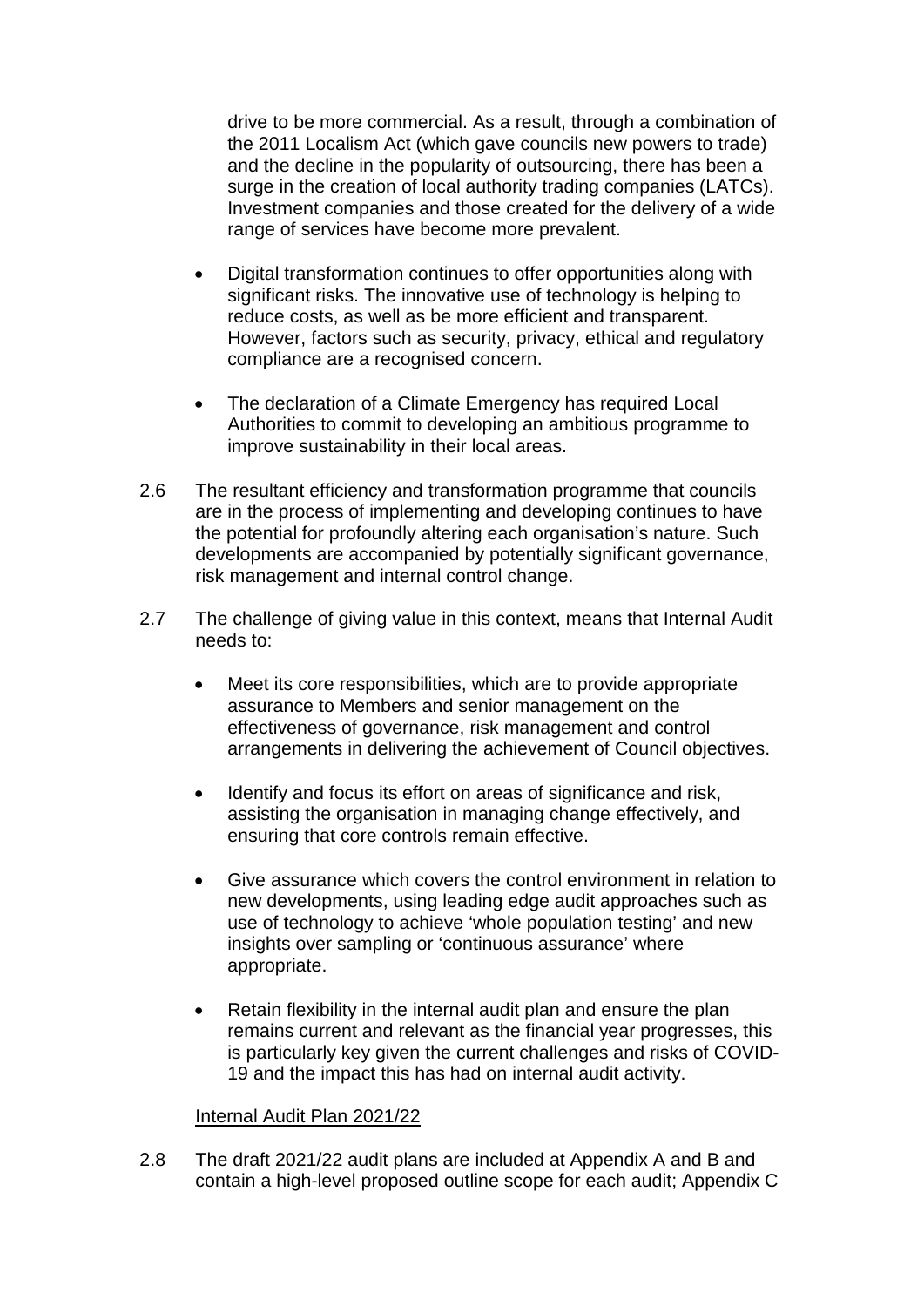details the agreed start months. The total number of days purchased in 2021/22 has been reduced from 402 to 362 days across the Three Rivers District Council, Shared Services and Watford Borough Council audit plans. The table below shows the estimated allocation of the total annual number of purchased audit days for the year for the Three Rivers and Shared Services Plans.

|                               | <b>TRDC</b> | <b>Shared</b><br><b>Services</b> | Total |
|-------------------------------|-------------|----------------------------------|-------|
|                               |             |                                  |       |
| <b>Key Financial Systems</b>  | 0           | 65                               | 65    |
| <b>Operational audits</b>     | 53          | 10                               | 63    |
| <b>Procurement / Contract</b> | 20          | O                                | 20    |
| Management                    |             |                                  |       |
| Shared Learning / Joint       | 4           | 0                                | 4     |
| <b>Reviews</b>                |             |                                  |       |
| <b>Counter Fraud</b>          | 0           | 0                                | ი     |
| <b>Risk &amp; Governance</b>  | O           | 0                                |       |
| <b>IT Audits</b>              | O           | 15                               | 15    |
| To Be Allocated               | O           | O                                | O     |
| <b>Follow Ups</b>             | 8           | ი                                | 8     |
| Strategic Support*            | 32          | ი                                | 32    |
| 2020/21 Projects Requiring    | 6           | 10                               | 16    |
| Completion                    |             |                                  |       |
|                               |             |                                  |       |
| Total audit days 2021/22      | 123         | 100                              | 223   |

\* This covers supporting the Audit Committee, monitoring, client liaison and audit planning for 2022/23.

- 2.9 In order to retain flexibility in the audit plan and to ensure SIAS has the ability to respond to any changes in the environment at the Council, further planning discussions will be held with Senior Managers prior to the September 2021 Audit Committee. These discussions will allow SIAS and Senior Managers to undertake a further risk assessment on the planned projects during the final two quarters of the year as well as discussing any changes in risk exposure, emerging or new areas of risk or project work and any amendments to governance arrangements. The results of these discussions will be brought to the Audit Committee in September to approve any changes. As a result, no contingency has been included in this year's annual audit plan.
- 2.10 In agreement with management, the key financials systems audits will be scoped when these are scheduled. This will provide the opportunity to respond to service priorities (for example grant administration in Revenues and Benefits) and to change the focus of this work by targeting fewer areas of coverage but in more detail. As a result, the time is shown in the Shared Services Plan as two blocks (Revenues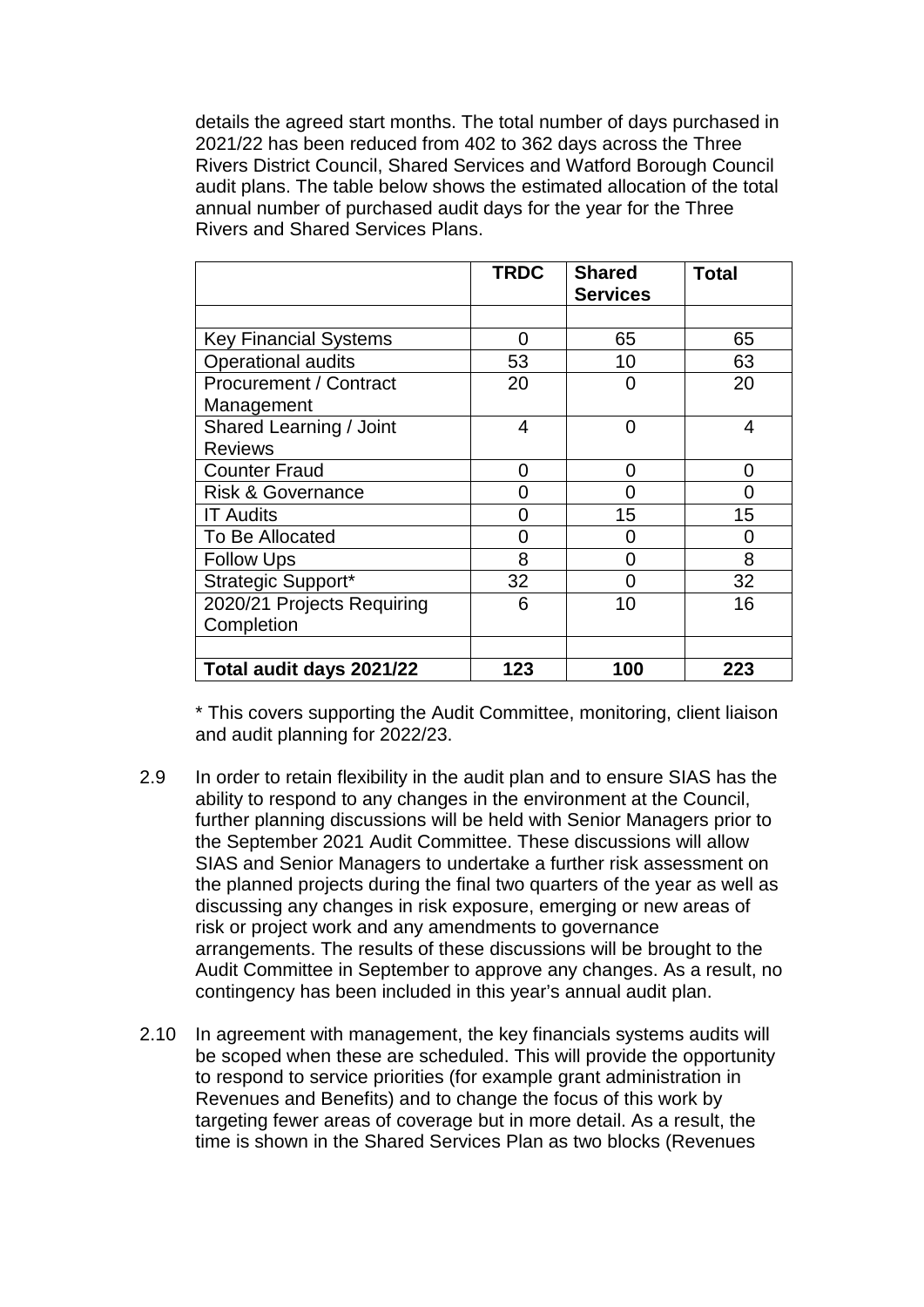and Benefits / Finance) rather than a series of specific audits at this stage.

- 2.11 Members will note the inclusion of a provision for the completion of projects that relate to 2020/21. The structure of Internal Audit's programme of work is such that full completion of every aspect of the work in an annual plan is not always possible; especially given the high dependence on client officers during a period where there are competing draws on their time e.g. year end closure procedures.
- 2.12 The nature of assurance work is such that enough activity must have been completed in the financial year, for the Head of Assurance to give an overall opinion on the Authority's internal control environment. In general, the tasks associated with the total completion of the plan, which includes the finalisation of all reports and negotiation of the appropriate level of agreed mitigations, is not something that adversely affects delivery of the overall opinion. The impact of any outstanding work is monitored closely during the final quarter by SIAS in conjunction with the Section 151 Officer.

### 3. Performance Management

#### Update Reporting

3.1 The work of Internal Audit is required to be reported to a Member Body so that Three Rivers District Council has an opportunity to review and monitor an essential component of corporate governance and gain assurance that its internal audit provision is fulfilling its statutory obligations. It is considered good practice that progress reports also include proposed amendments to the agreed annual audit plan. Progress against the agreed plan for 2021/22 and any proposed changes will be reported to this Committee four times in 2021/22. The implementation of agreed audit recommendations will be reported to Audit Committee as part of the update reporting process.

#### Performance Indicators

3.2 Annual performance indicators are reviewed annually by the SIAS Board and details of the 2021/22 targets are shown below. Actual performance against target will be included in the update reports to this Committee.

| <b>Performance Indicator</b>                                                                               | <b>Performance Target</b> |
|------------------------------------------------------------------------------------------------------------|---------------------------|
| <b>Planned Days</b><br>percentage of actual billable<br>days against planned<br>chargeable days completed. | 95%                       |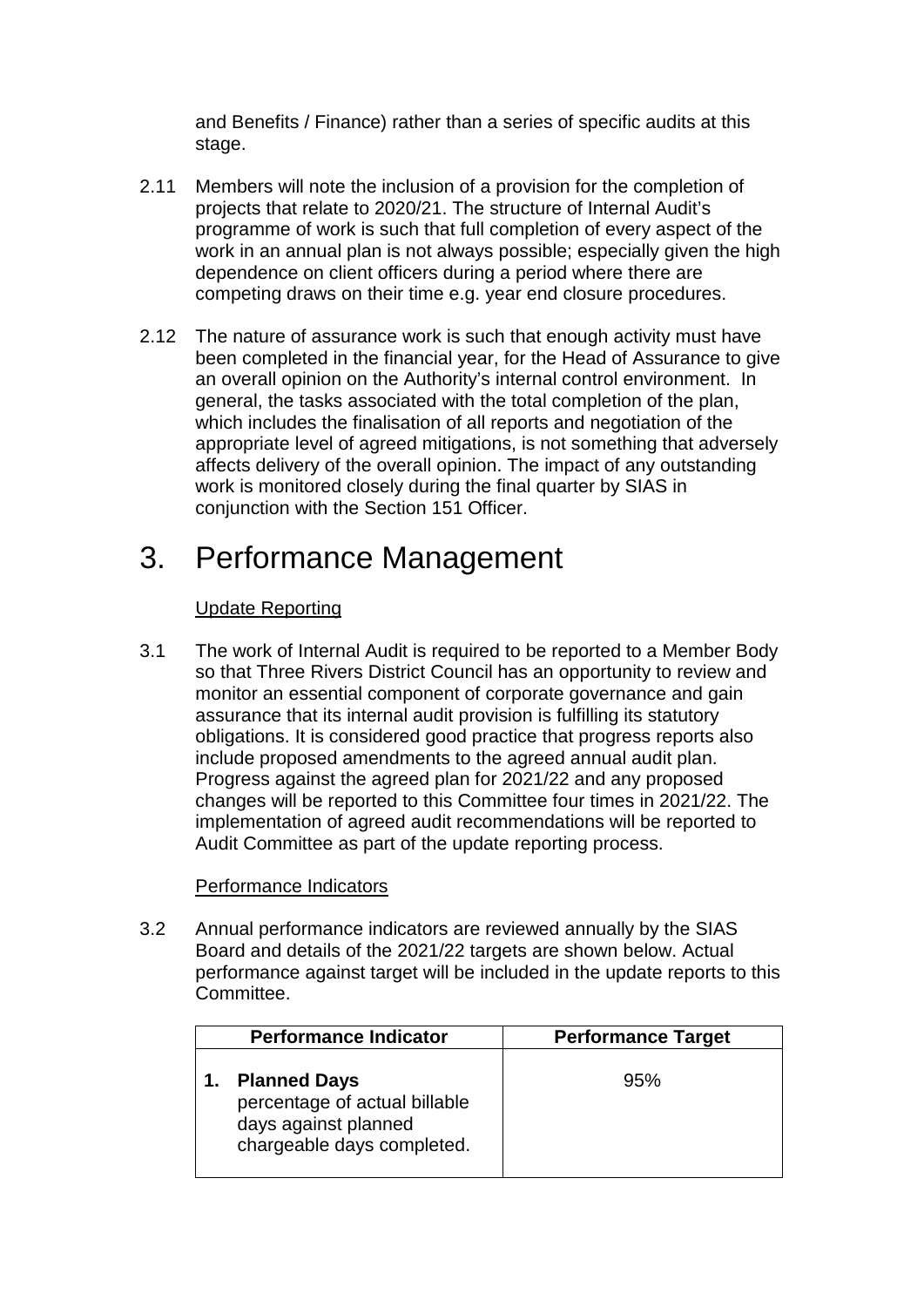| 2. | <b>Planned Projects</b><br>percentage of actual<br>completed projects to draft<br>report stage against planned<br>completed projects.<br>Note: based on the judgement<br>of the SIAS management team<br>and representing the best<br>estimate as to a reasonable<br>expectation of progress on the<br>audit plan. | 95%                                                                                     |
|----|-------------------------------------------------------------------------------------------------------------------------------------------------------------------------------------------------------------------------------------------------------------------------------------------------------------------|-----------------------------------------------------------------------------------------|
| 3. | <b>Client Satisfaction</b><br>percentage of client<br>satisfaction questionnaires<br>returned at 'satisfactory' level.                                                                                                                                                                                            | 100%                                                                                    |
| 4. | <b>Number of High Priority</b><br><b>Audit Recommendations</b><br>agreed                                                                                                                                                                                                                                          | 95%                                                                                     |
| 5. | <b>Annual Plan</b>                                                                                                                                                                                                                                                                                                | Presented to the March<br>meeting of each Audit<br>Committee.                           |
| 6. | <b>Head of Assurance's Annual</b><br><b>Report</b>                                                                                                                                                                                                                                                                | Presented to the first meeting<br>of each Audit Committee in the<br>new financial year. |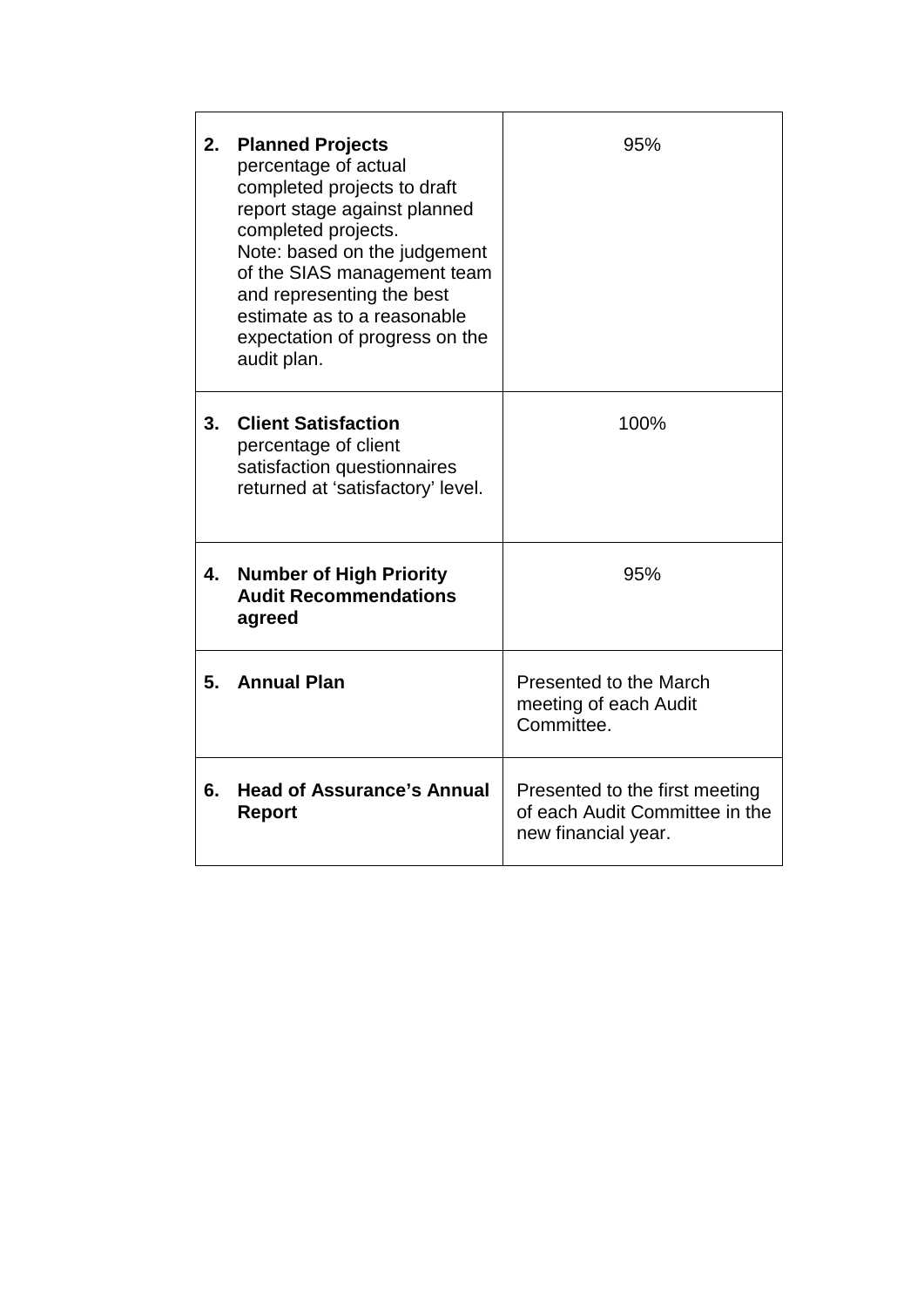Three Rivers District Council Audit Committee 23 March 2021

Three Rivers District Council 2021/22 Draft Internal Audit Plan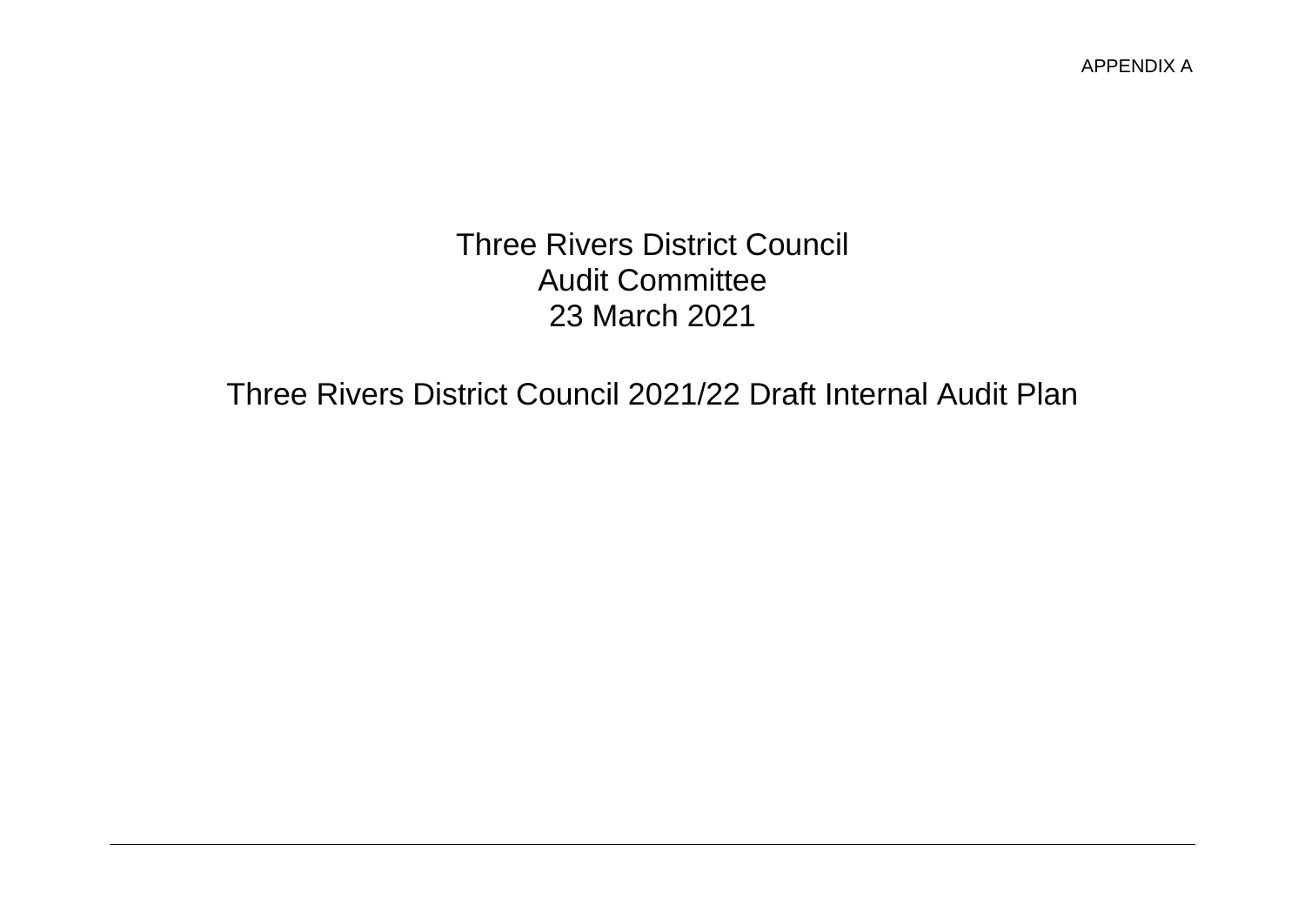| <b>Audit</b>                                     | <b>Proposed Outline Scope / Reason for Inclusion</b>                                                                                                                                                       | <b>Proposed</b><br><b>Days</b> | <b>Target</b><br>Quarter |
|--------------------------------------------------|------------------------------------------------------------------------------------------------------------------------------------------------------------------------------------------------------------|--------------------------------|--------------------------|
| <b>KEY FINANCIAL SYSTEMS</b>                     |                                                                                                                                                                                                            |                                |                          |
|                                                  | See Shared Services Audit Plan                                                                                                                                                                             |                                |                          |
| <b>OPERATIONAL AUDITS</b>                        |                                                                                                                                                                                                            |                                |                          |
| Section 106                                      | To provide assurance that processes and controls are effective over the<br>determination and receipt of contributions due and spend arrangements in place.<br>Scope to be agreed at the time of the audit. | 8                              |                          |
| Equalities &<br><b>Diversity</b>                 | To provide assurance over the application of the Council's statutory duty. Specific<br>areas of focus to be determined when the audit is carried out.                                                      | 7                              | 3                        |
| Data Protection                                  | To provide assurance that the Council is compliant with Data Protection legislation.<br>Specific areas of focus to be determined when the audit is carried out.                                            | 8                              | 2                        |
| <b>Private Sector</b><br>Rented<br>Accommodation | To provide assurance over the incentive scheme for landlords to encourage private<br>sector housing to be made available.                                                                                  | 7                              |                          |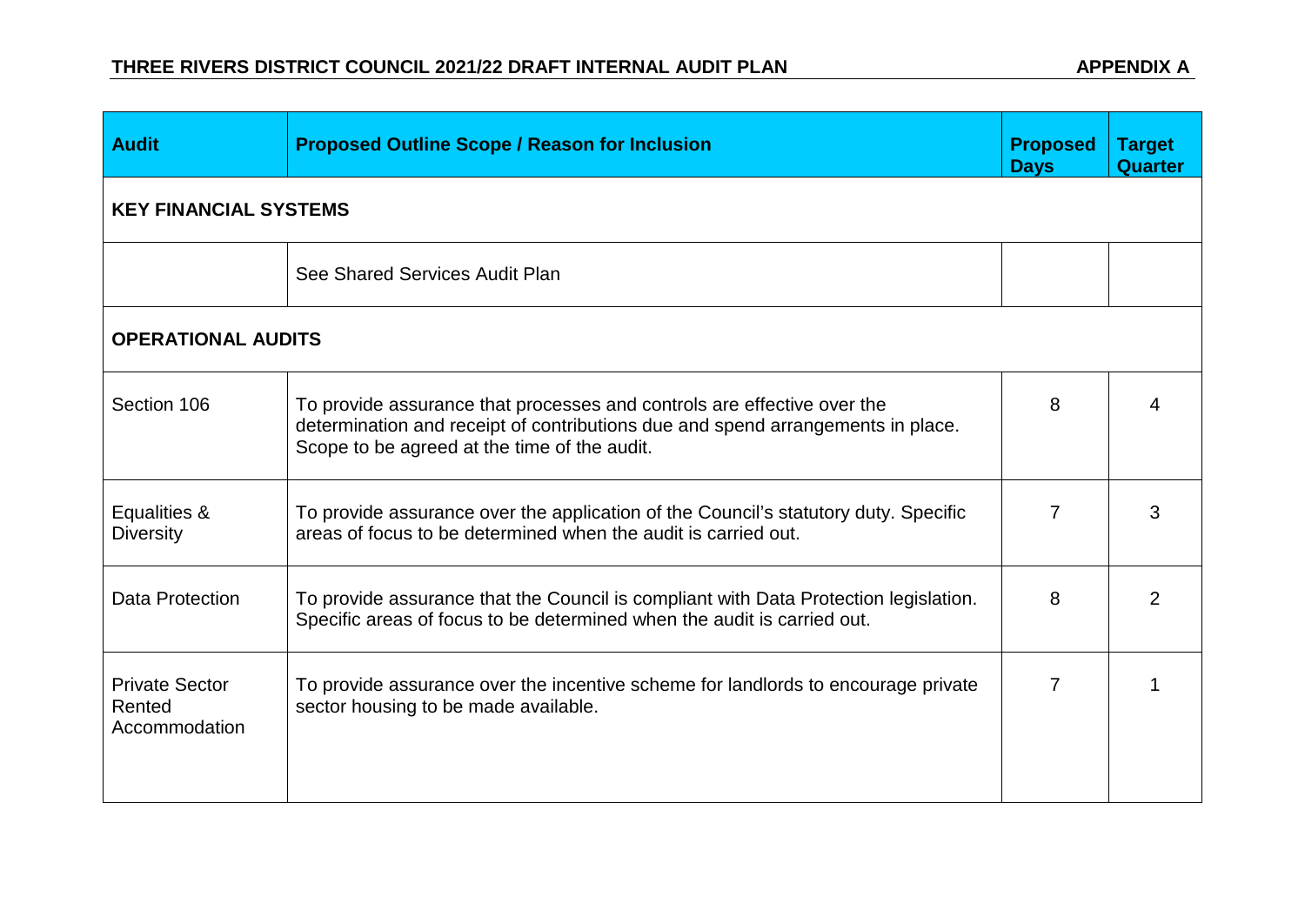| <b>Audit</b>                                                 | <b>Proposed Outline Scope / Reason for Inclusion</b>                                                                                                                                                                                        | <b>Proposed</b><br><b>Days</b> | <b>Target</b><br><b>Quarter</b> |
|--------------------------------------------------------------|---------------------------------------------------------------------------------------------------------------------------------------------------------------------------------------------------------------------------------------------|--------------------------------|---------------------------------|
| Complaints<br>Handling                                       | To provide assurance over the recording, treatment and reporting of complaints<br>received by the Council.                                                                                                                                  | 8                              | 4                               |
| <b>FM Buildings</b><br>Compliance                            | Review of compliance with statutory requirements for the Council's operational<br>buildings. This will include asbestos and legionella.                                                                                                     | 8                              | 4                               |
| <b>DFG Grant</b><br>Certification                            | To provide internal audit sign-off of the annual DFG grant declaration through the<br>validation of transactions included in the return.                                                                                                    | 2                              | 2                               |
| <b>Arts Council Culture</b><br><b>Recovery Fund</b><br>Grant | To provide internal audit sign-off of the Arts Council Culture Recovery Fund Grant<br>declaration through the validation of transactions included in the return.                                                                            |                                | 2                               |
| <b>PROCUREMENT</b>                                           |                                                                                                                                                                                                                                             |                                |                                 |
| Leisure Contract                                             | Review of the procurement exercise leading to the appointment of SLM ads the<br>Council's leisure contractor, including sharing of lessons learnt and areas of good<br>practice. Review to also include ongoing management of the contract. | 12                             |                                 |
| <b>Contract Spend</b>                                        | Review of the Council's arrangements for monitoring contract spend and maintaining<br>the contract register.                                                                                                                                | 8                              |                                 |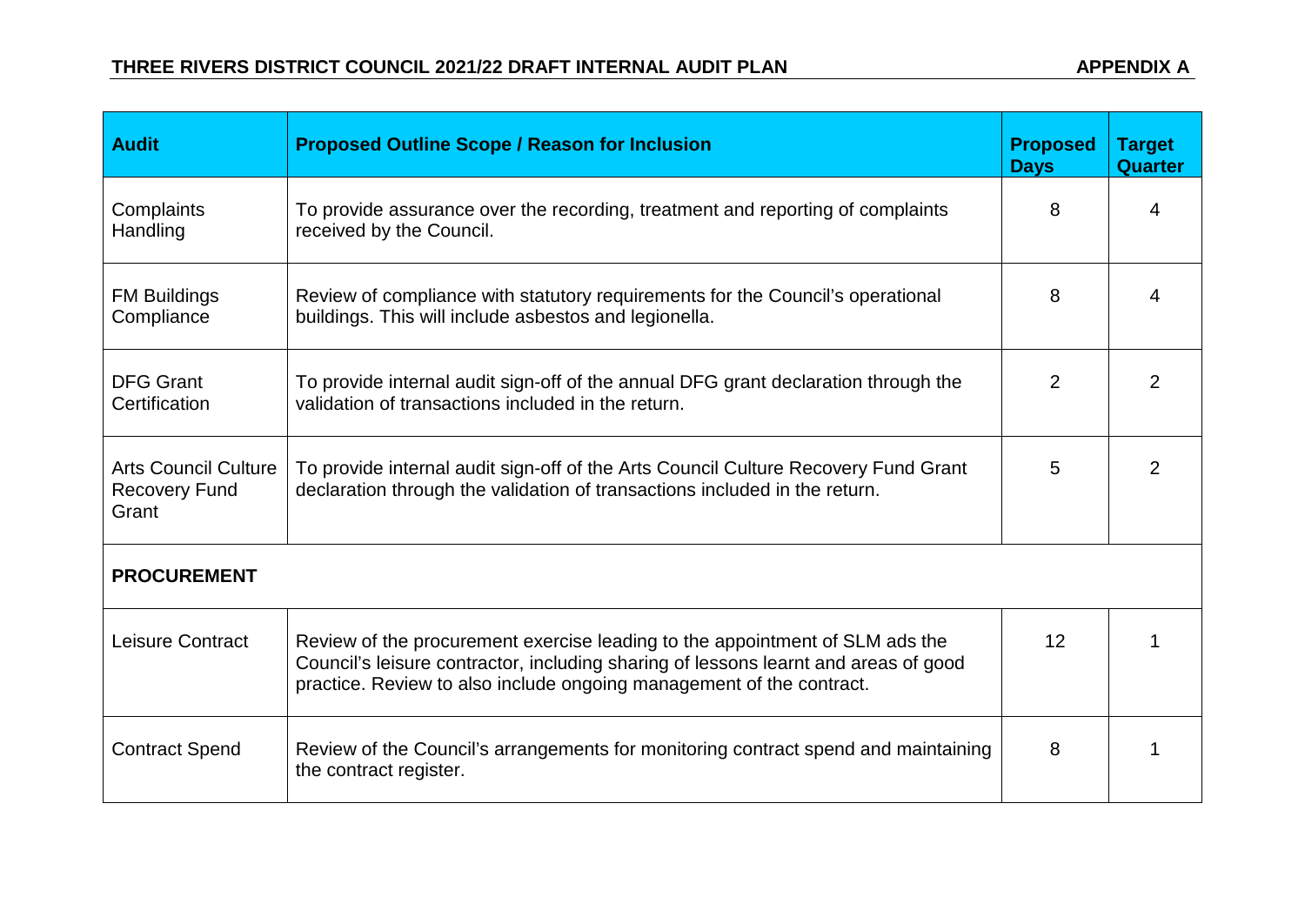| <b>Audit</b>                              | <b>Proposed Outline Scope / Reason for Inclusion</b>                                                                                                  | <b>Proposed</b><br><b>Days</b> | <b>Target</b><br><b>Quarter</b> |  |  |
|-------------------------------------------|-------------------------------------------------------------------------------------------------------------------------------------------------------|--------------------------------|---------------------------------|--|--|
| <b>SHARED LEARNING / JOINT REVIEWS</b>    |                                                                                                                                                       |                                |                                 |  |  |
| Shared Learning /<br><b>Joint Reviews</b> | Shared Learning publications providing opportunities for shared learning across the<br>partnership.<br>Joint reviews as determined by the SIAS Board. | $\overline{4}$                 | Through<br>the year             |  |  |
|                                           | RISK MANAGEMENT AND GOVERNANCE                                                                                                                        |                                |                                 |  |  |
|                                           | No audits identified for 2021/22                                                                                                                      |                                |                                 |  |  |
| <b>IT AUDITS</b>                          |                                                                                                                                                       |                                |                                 |  |  |
|                                           | See Shared Services Audit Plan.                                                                                                                       |                                |                                 |  |  |
| TO BE ALLOCATED (CONTINGENCY)             |                                                                                                                                                       |                                |                                 |  |  |
| To Be Allocated                           | See Shared Services Audit Plan.                                                                                                                       |                                |                                 |  |  |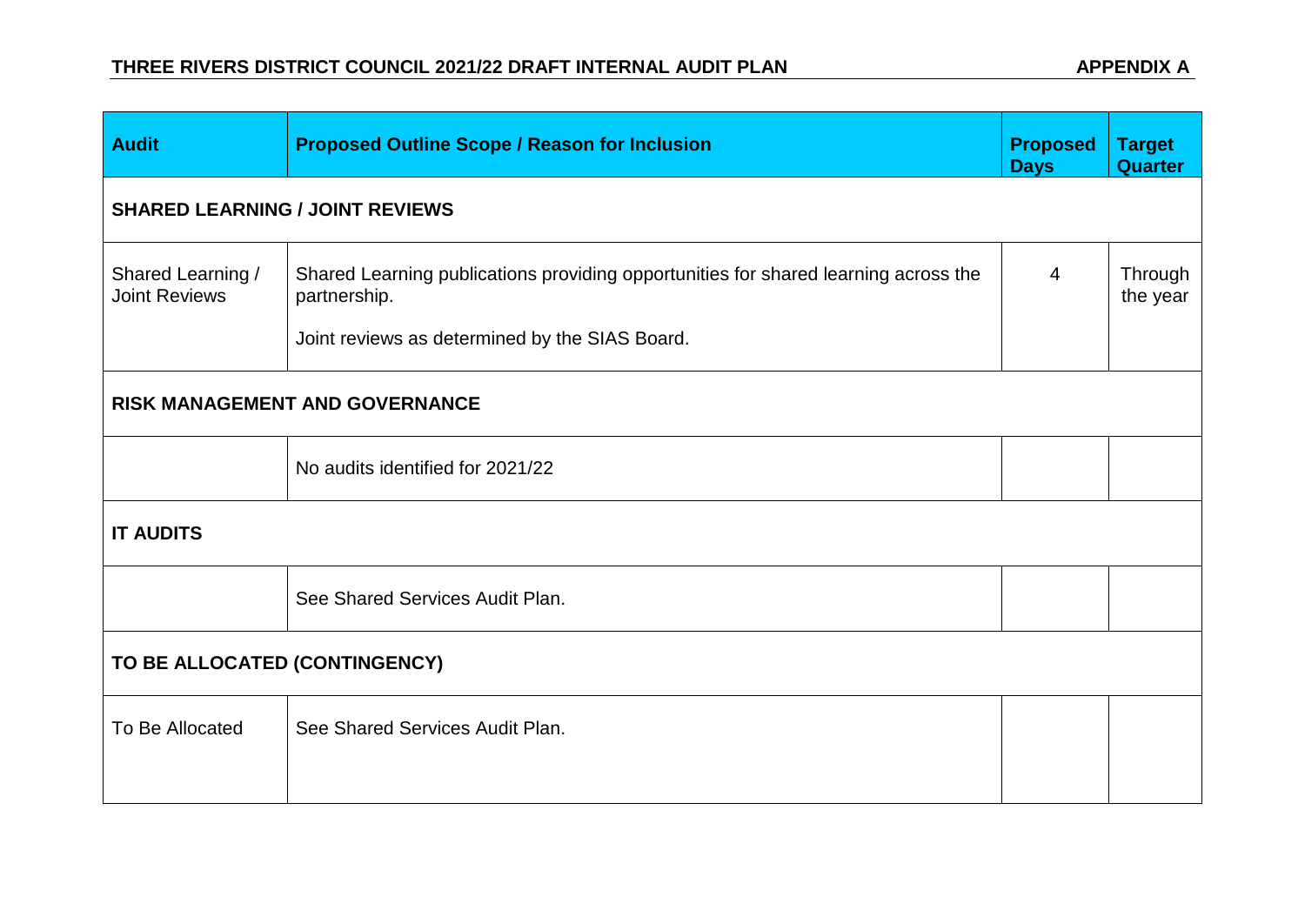| <b>Audit</b>                                        | <b>Proposed Outline Scope / Reason for Inclusion</b>                                                                                                                 | <b>Proposed</b><br><b>Days</b> | <b>Target</b><br><b>Quarter</b> |
|-----------------------------------------------------|----------------------------------------------------------------------------------------------------------------------------------------------------------------------|--------------------------------|---------------------------------|
|                                                     | <b>FOLLOW-UP OF AUDIT RECOMMENDATIONS</b>                                                                                                                            |                                |                                 |
| Follow-up of audit<br>recommendations               | Obtaining quarterly updates on the status of internal audit recommendations from<br>action owners and reporting outcomes to Audit Committee.                         | 8                              | Quarterly                       |
| <b>STRATEGIC SUPPORT</b>                            |                                                                                                                                                                      |                                |                                 |
| Head of Internal<br><b>Audit Opinion</b><br>2020/21 | To prepare and agree the Head of Internal Audit Opinion for 2020/21.                                                                                                 | 3                              |                                 |
| <b>Audit Committee</b>                              | To provide services linked to the preparation of Audit Committee reports and<br>presentation of reports / participation at Audit Committee.                          | 9                              | Quarterly                       |
| Monitoring and<br><b>Client Meetings</b>            | To produce and monitor performance and billing information, work allocation and<br>scheduling, and to meet with the Council's Audit Champion and other key officers. | 9                              | Through<br>year                 |
| 2022/23 Audit<br>Planning                           | To provide services in relation to preparation and agreement of the 2022/23 Audit<br>Plan in conjunction with senior officers of the Council.                        | 5                              | 4                               |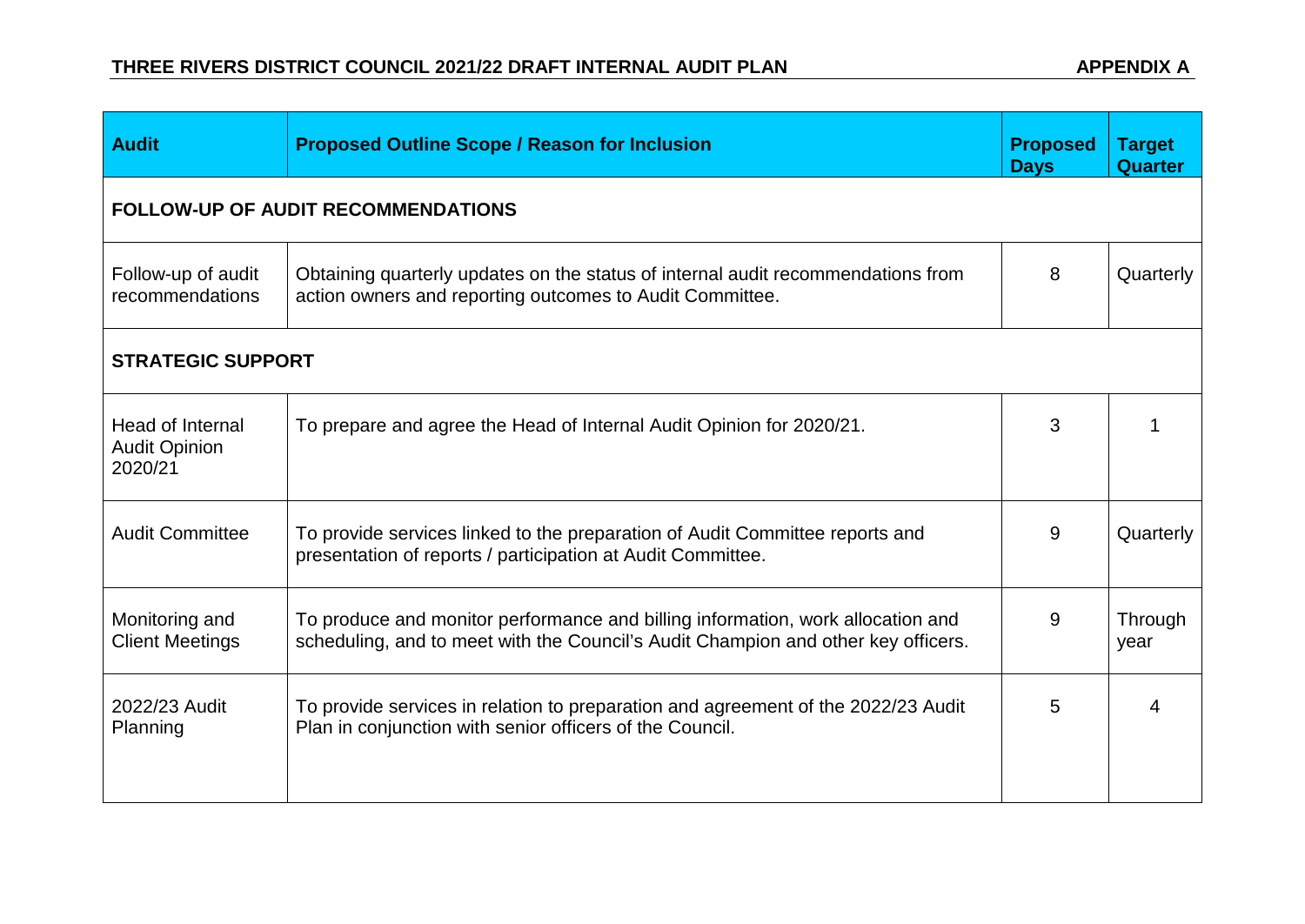| <b>Audit</b>                                 | <b>Proposed Outline Scope / Reason for Inclusion</b>                                                                      | <b>Proposed</b><br><b>Days</b> | <b>Target</b><br><b>Quarter</b> |  |
|----------------------------------------------|---------------------------------------------------------------------------------------------------------------------------|--------------------------------|---------------------------------|--|
| <b>SIAS Development</b>                      | Included to reflect the Council's contribution (as with all partners) to developing the<br>partnership.                   | 3                              |                                 |  |
| <b>Annual Governance</b><br><b>Statement</b> | To assist the Council in the preparation of the Annual Governance Statement for<br>2020/21.                               | 3                              |                                 |  |
| 2020/21 PROJECTS REQUIRING COMPLETION        |                                                                                                                           |                                |                                 |  |
| 2020/21 Projects to<br>be completed          | Additional time, if required for the completion of 2020/21 audit work carried forward<br>into the 2021/22 financial year. | 6                              |                                 |  |
| <b>TOTAL AUDIT PLAN DAYS</b>                 |                                                                                                                           | 123                            |                                 |  |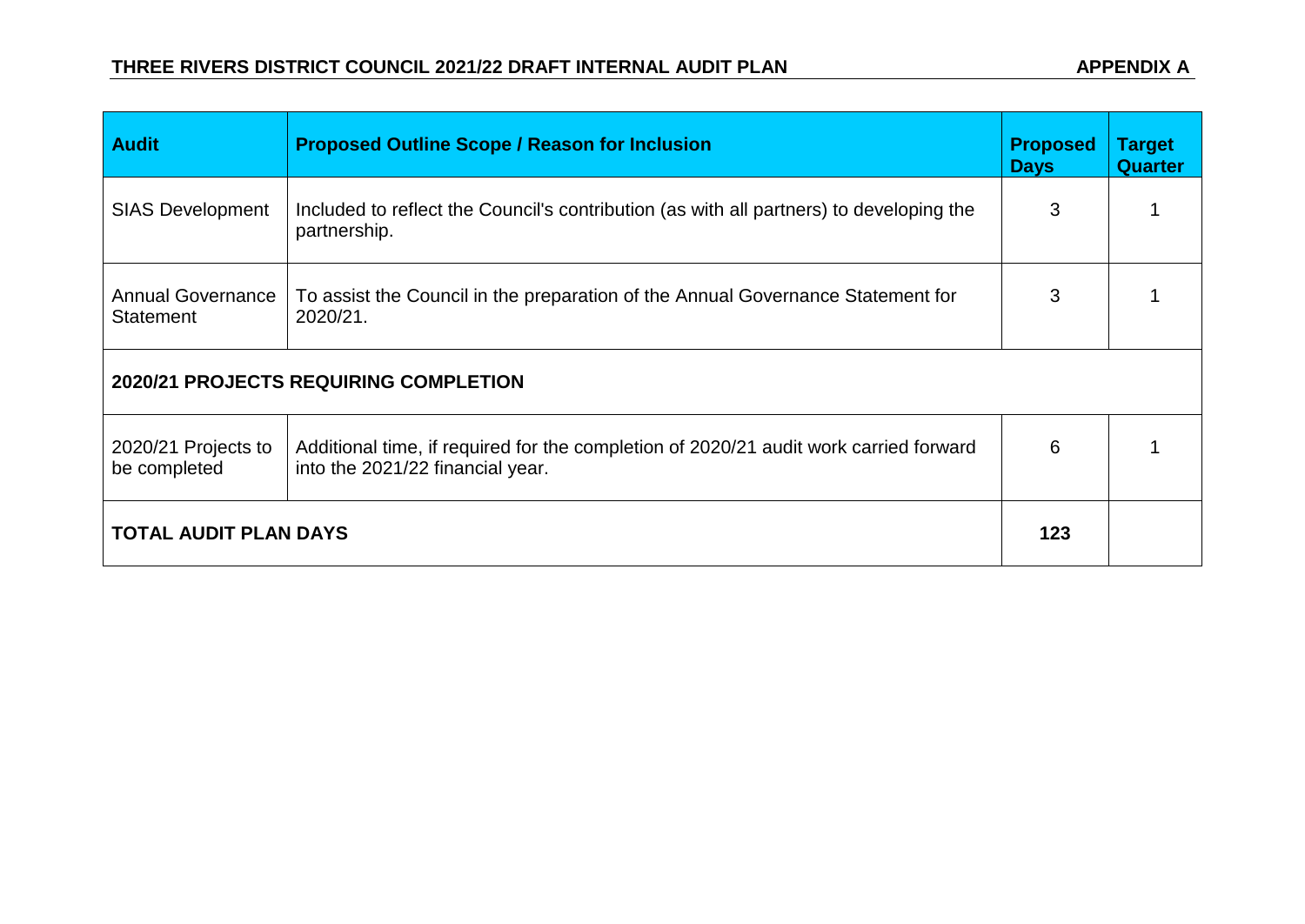### Three Rivers District Council Audit Committee 23 March 2021

Three Rivers District Council and Watford Borough Council Shared Services 2021/22 Draft Internal Audit Plan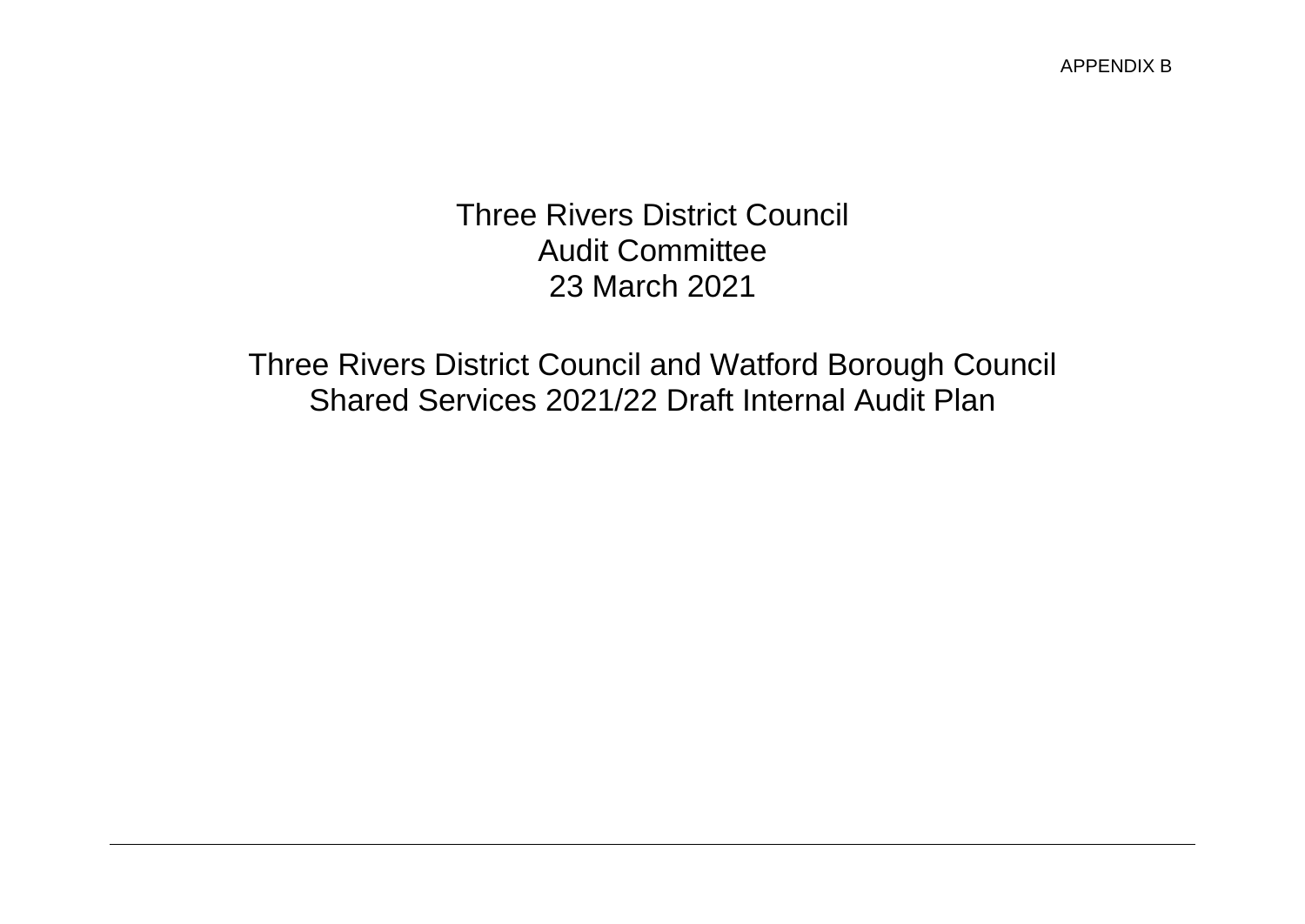| <b>Audit</b>                  | <b>Proposed Outline Scope / Reason for Inclusion</b>                                                                                                                                                                                                                                                                                                                                            | <b>Proposed</b><br><b>Days</b> | <b>Estimated</b><br><b>Target</b><br><b>Quarter</b> |  |  |
|-------------------------------|-------------------------------------------------------------------------------------------------------------------------------------------------------------------------------------------------------------------------------------------------------------------------------------------------------------------------------------------------------------------------------------------------|--------------------------------|-----------------------------------------------------|--|--|
| <b>KEY FINANCIAL SYSTEMS</b>  |                                                                                                                                                                                                                                                                                                                                                                                                 |                                |                                                     |  |  |
| Revenues &<br><b>Benefits</b> | Review of Council Tax, NDR, Housing Benefits and Sundry Debtors systems to confirm<br>that controls are adequate and effective. Scope to be agreed with management at the<br>time and may involve a detailed review of a restricted number of areas to provide<br>additional assurance over those aspects of these systems. Testing will cover the<br>2020/21 financial year for both Councils. | 30                             | 2/3                                                 |  |  |
| Finance                       | Review of Finance systems to confirm that controls are adequate and are effective.<br>Scope to be agreed with management at the time and may involve a detailed review of<br>a restricted number of areas to provide additional assurance over those aspects of<br>these systems. Testing will cover the 2020/21 financial year for both Councils.                                              | 25                             | 3/4                                                 |  |  |
| Payroll                       | Review of the Payroll system to confirm that controls are adequate and effective.<br>Testing will cover 2021/22 and include starters and leavers, additional payments,<br>statutory deductions and payroll period end checks.                                                                                                                                                                   | 10                             | 3                                                   |  |  |
| <b>OPERATIONAL AUDITS</b>     |                                                                                                                                                                                                                                                                                                                                                                                                 |                                |                                                     |  |  |
| Payroll<br>System             | Review of the implementation of the new payroll system.                                                                                                                                                                                                                                                                                                                                         | 10                             |                                                     |  |  |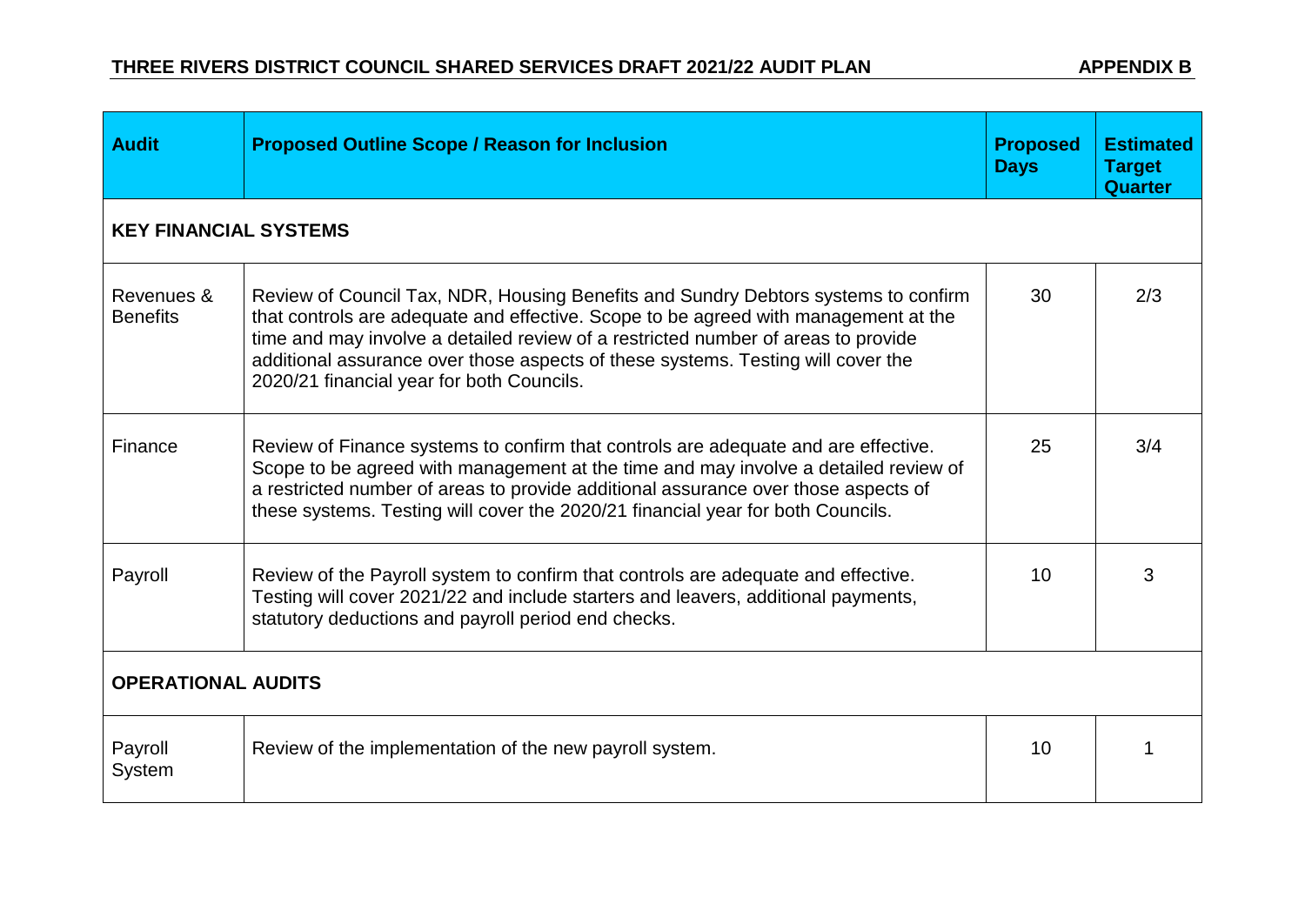| <b>Audit</b>                          | <b>Proposed Outline Scope / Reason for Inclusion</b>                                                                                                  | <b>Proposed</b><br><b>Days</b> | <b>Estimated</b><br><b>Target</b><br><b>Quarter</b> |  |  |
|---------------------------------------|-------------------------------------------------------------------------------------------------------------------------------------------------------|--------------------------------|-----------------------------------------------------|--|--|
| <b>IT AUDITS</b>                      |                                                                                                                                                       |                                |                                                     |  |  |
| <b>Cyber Security</b>                 | To provide assurance that cyber security strategies and arrangements are appropriately<br>designed and operated to manage the risk of a cyber-attack. | 15                             | 4                                                   |  |  |
| 2020/21 PROJECTS REQUIRING COMPLETION |                                                                                                                                                       |                                |                                                     |  |  |
| Outstanding<br>2020/21 audits         | Time for completion of 2020/21 audits carried forward into 2021/22 (unused time will be<br>reallocated).                                              | 10                             |                                                     |  |  |
|                                       | <b>TOTAL AUDIT PLAN DAYS - SHARED SERVICES PLAN</b>                                                                                                   | 100                            |                                                     |  |  |